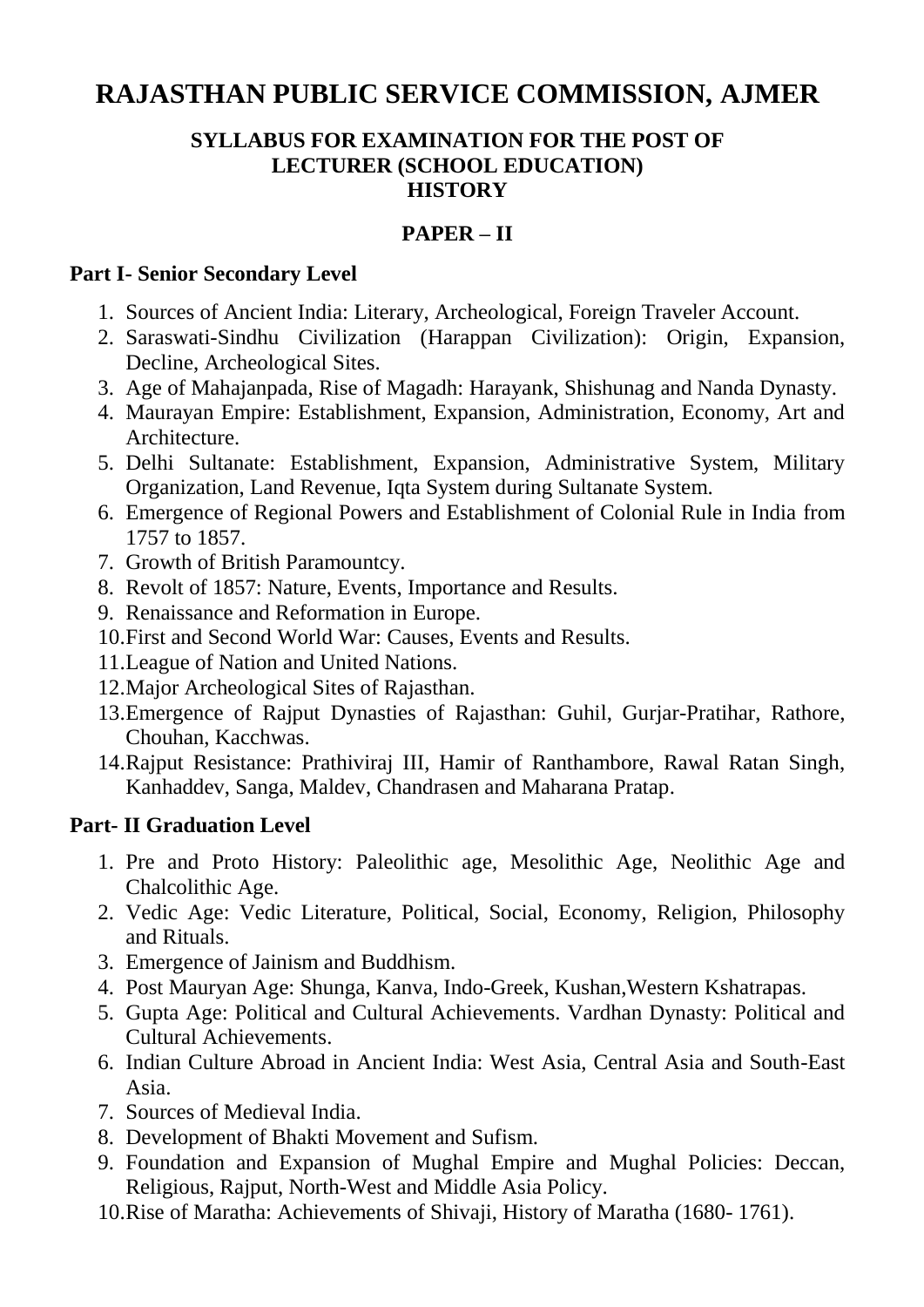- 11.Indian Constitutional Development (1773-1950).
- 12.Economic Impact of Colonial Rule: Land Revenue Settlements, De-Industrialization, Drain of Wealth.
- 13. Socio-Religious Reforms in  $19<sup>th</sup>$  and  $20<sup>th</sup>$  Century.
- 14.Indian Freedom Struggle -1857 1919.
- 15.American War of Independence.
- 16.Industrial Revolution.
- 17.French Revolution of 1789 and Napoleon Bonaparte age.
- 18.The Unification of Italy and Germany.
- 19.Russian Revolution of 1917.
- 20.Role of Rajasthan in the Revolt of 1857.
- 21.Tribal and Peasant Movement in Rajasthan.
- 22.Rajput Cooperation with Mughals: Man Singh, Rai Singh, Mirja Raja Jaisingh and Jaswant Singh.

# **Part- III Post Graduation Level**

- 1. Society, Economy, Culture in Post Mauryan Age.
- 2. Deccan and South India Satvahana, Sangam Age, Chalukyas, Pallavas, Choals, Rashtrakutas.
- 3. Society and Cultural Development during early Medieval India.
- 4. Administrative System of Mughals: Revenue System, Military Administration, Mansabdari and Jagirdari.
- 5. Economic and Socio-Cultural Life in Medieval India.
- 6. Social Reforms and upliftment of Dalit and Women in India.
- 7. Development of Education and Press in 19<sup>th</sup> Century.
- 8. Gandhian Era: Gandhi and National Movement. Role and Contribution of Jawahar Lal Nehru, Subhash Chandra Bose, Maulana Azad, Vallabh Bhai Patel, C. Rajgopalachari, Rajendra Prasad, Bhim Rao Ambedkar in National Movement.
- 9. Rise of Nazism in Germany and Fascism in Italy.
- 10.National Movement in Arab World, Africa and South-East Asia.
- 11.Chinese Revolution of 1949.
- 12.Sources of History of Rajasthan: Archeological, Archival and Literary.
- 13.Awakening in Rajasthan: Social Changes and Political Awakening.
- 14.Integration of Rajasthan: its Various Stages.
- 15. Art, Architecture and Paintings of Rajasthan.

# **Part – IV (Educational Psychology, Pedagogy, Teaching Learning Material, Use of Computers and Information Technology in Teaching Learning)**

# **I. Educational Psychology**

- Concept, scope and functions of educational psychology.
- Physical, cognitive, social, emotional and moral developmental characteristics of adolescent learner and its implication for teaching-learning.
- Behavioural, cognitive and constructivist principles of learning and its implication for senior secondary students.
- Concept of mental health & adjustment and adjustment mechanism.
- Emotional intelligence and its implication in teaching learning.